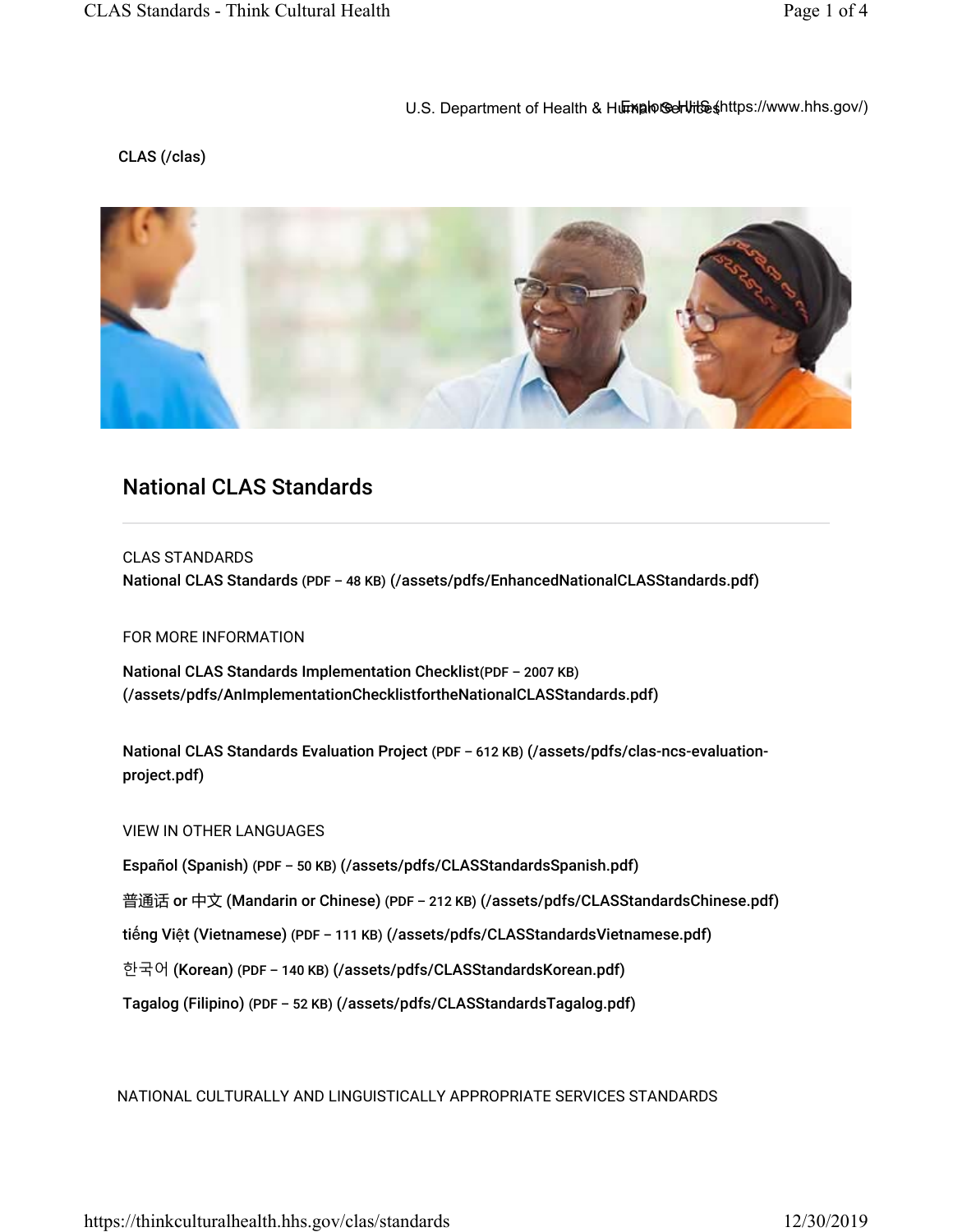## The National CLAS Standards are intended to advance health equity, improve quality, and help eliminate health care disparities by establishing a blueprint for health and health care organizations to:

## Principal Standard

1. Provide effective, equitable, understandable, and respectful quality care and services that are responsive to diverse cultural health beliefs and practices, preferred languages, health literacy, and other communication needs.

#### Governance, Leadership and Workforce

- 2. Advance and sustain organizational governance and leadership that promotes CLAS and health equity through policy, practices, and allocated resources.
- 3. Recruit, promote, and support a culturally and linguistically diverse governance, leadership, and workforce that are responsive to the population in the service area.
- 4. Educate and train governance, leadership, and workforce in culturally and linguistically appropriate policies and practices on an ongoing basis.

#### Communication and Language Assistance

- 5. Offer language assistance to individuals who have limited English proficiency and/or other communication needs, at no cost to them, to facilitate timely access to all health care and services.
- 6. Inform all individuals of the availability of language assistance services clearly and in their preferred language, verbally and in writing.
- 7. Ensure the competence of individuals providing language assistance, recognizing that the use of untrained individuals and/or minors as interpreters should be avoided.
- 8. Provide easy-to-understand print and multimedia materials and signage in the languages commonly used by the populations in the service area.

## Engagement, Continuous Improvement, and Accountability

- 9. Establish culturally and linguistically appropriate goals, policies, and management accountability, and infuse them throughout the organization's planning and operations.
- 10. Conduct ongoing assessments of the organization's CLAS-related activities and integrate CLASrelated measures into measurement and continuous quality improvement activities.
- 11. Collect and maintain accurate and reliable demographic data to monitor and evaluate the impact of CLAS on health equity and outcomes and to inform service delivery.
- 12. Conduct regular assessments of community health assets and needs and use the results to plan and implement services that respond to the cultural and linguistic diversity of populations in the service area.
- 13. Partner with the community to design, implement, and evaluate policies, practices, and services to ensure cultural and linguistic appropriateness.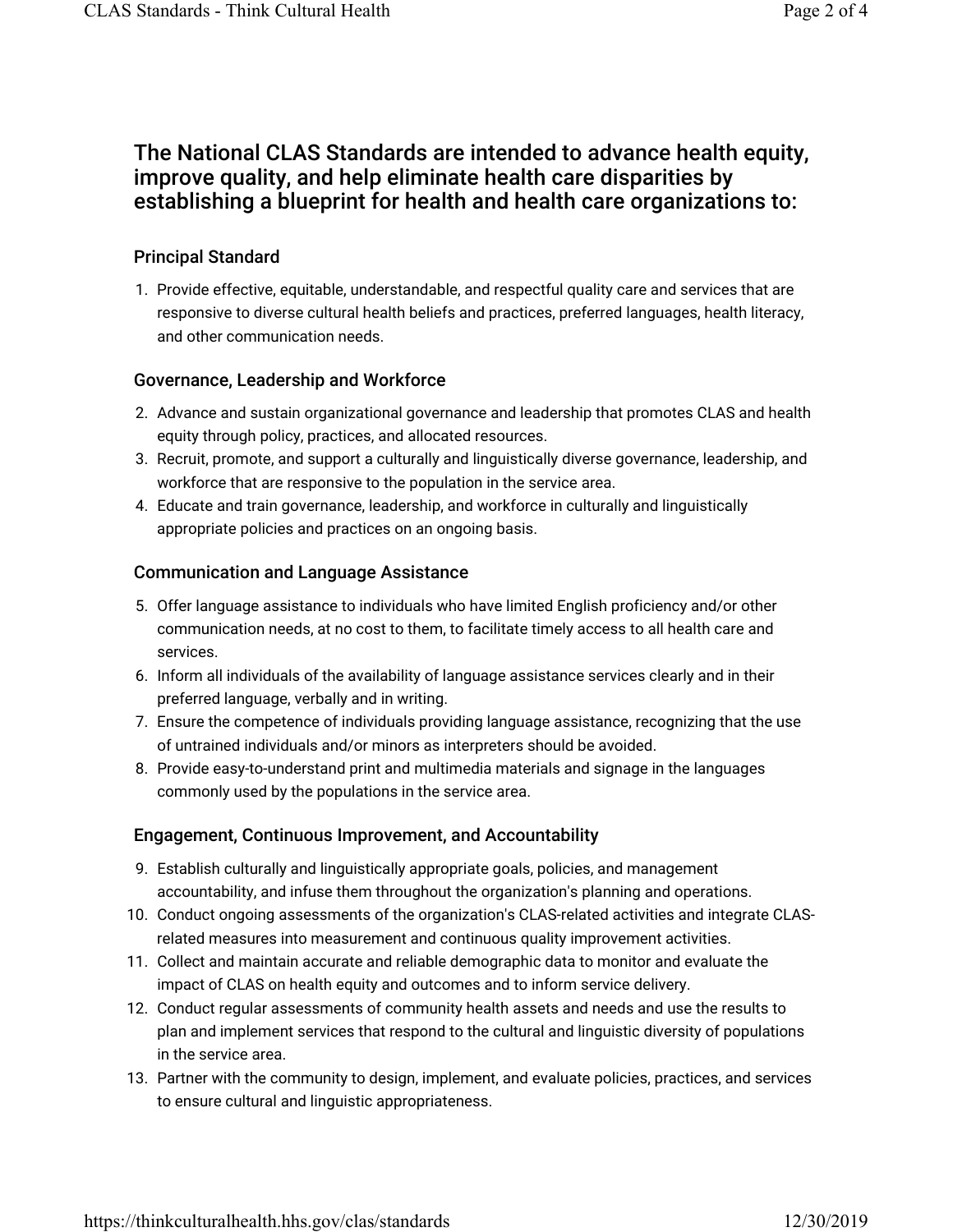- 14. Create conflict and grievance resolution processes that are culturally and linguistically appropriate to identify, prevent, and resolve conflicts or complaints.
- 15. Communicate the organization's progress in implementing and sustaining CLAS to all stakeholders, constituents, and the general public.

## Connect With Us

OMH Facebook (https://www.facebook.com/minorityhealth)

OMH Twitter (https://twitter.com/minorityhealth)

OMH Instagram (https://www.instagram.com/minorityhealth/)

TCH YouTube (https://www.youtube.com/channel/UC1FpSLD1KEW2zPKuY2ukk0Q)

## Share

Email a Colleague (mailto:?subject=I%20invite%20you%20to%20visit%20Think%20Cultural%

20Health&body=I'd%20like%20to%20share%20with%20you%20the%20Think%20Cultural%20Health% 20website, https://thinkculturalhealth.hhs.gov/.%0D%0A%0D%0AThink%20Cultural%20Health%20offers% 20continuing%20education%20opportunities,%20resources,%20and%20information%20to%20learn% 20about%20providing%20culturally%20and%20linguistically%20appropriate%20services.%0D%0A%0D% 0AThe%20website%20is%20sponsored%20by%20the%20Office%20of%20Minority%20Health%20at%20the% 20U.S.%20Department%20of%20Health%20and%20Human%20Services.%20Its%20mission%20is%20to% 20advance%20health%20equity%20at%20every%20point%20of%20contact.%0D%0A%0D%0AI% 20encourage%20you%20to%20check%20out%20Think%20Cultural%20Health!)

TCH Widgets (/resources/widgets)

## Stay Connected

Subscribe to receive our latest news and updates

Sign Up (http://eepurl.com/glU0lL)

## TCH Home (/)

OMH Home (http://minorityhealth.hhs.gov/)

HHS Home (http://www.hhs.gov/)

USA.gov (https://www.usa.gov/) Plain Writing Act (http://www.plainlanguage.gov/) FOIA (http://www.hhs.gov/foia/) Privacy Policy (/privacy-policy)